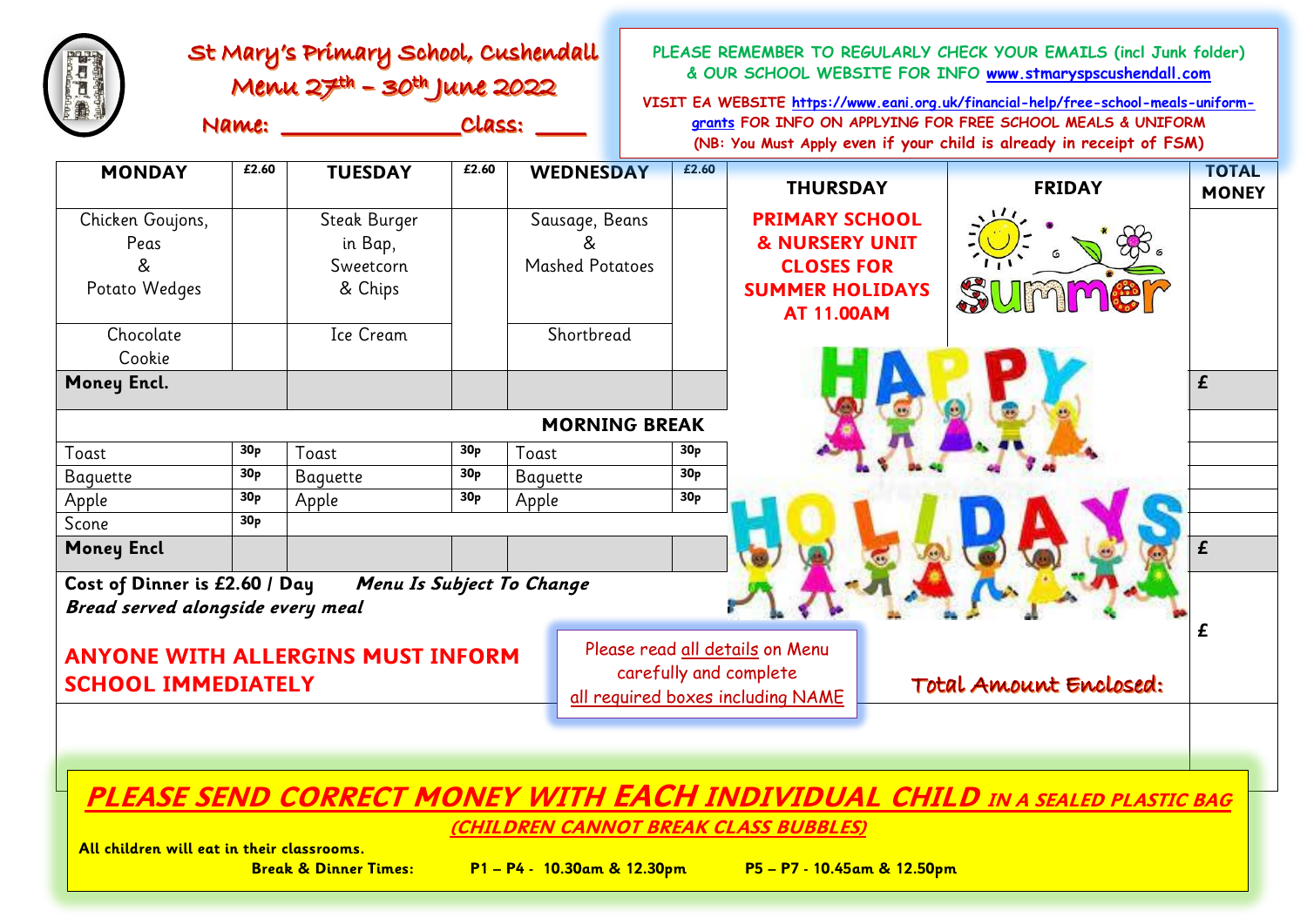## IMPORTANT INFORMATION

**In the interest of Health & Safety** 

## **CHILDERN SHOULD NOT BRING FLASKS containing HOT FOOD & LIQUIDS into school**

## **WATER BOTTLES SHOULD ONLY CONTAIN WATER**

**Children SHOULD NOT bring Diluting Juice, Fruit Juice, Fizzy Drinks or Flavoured Water to school**